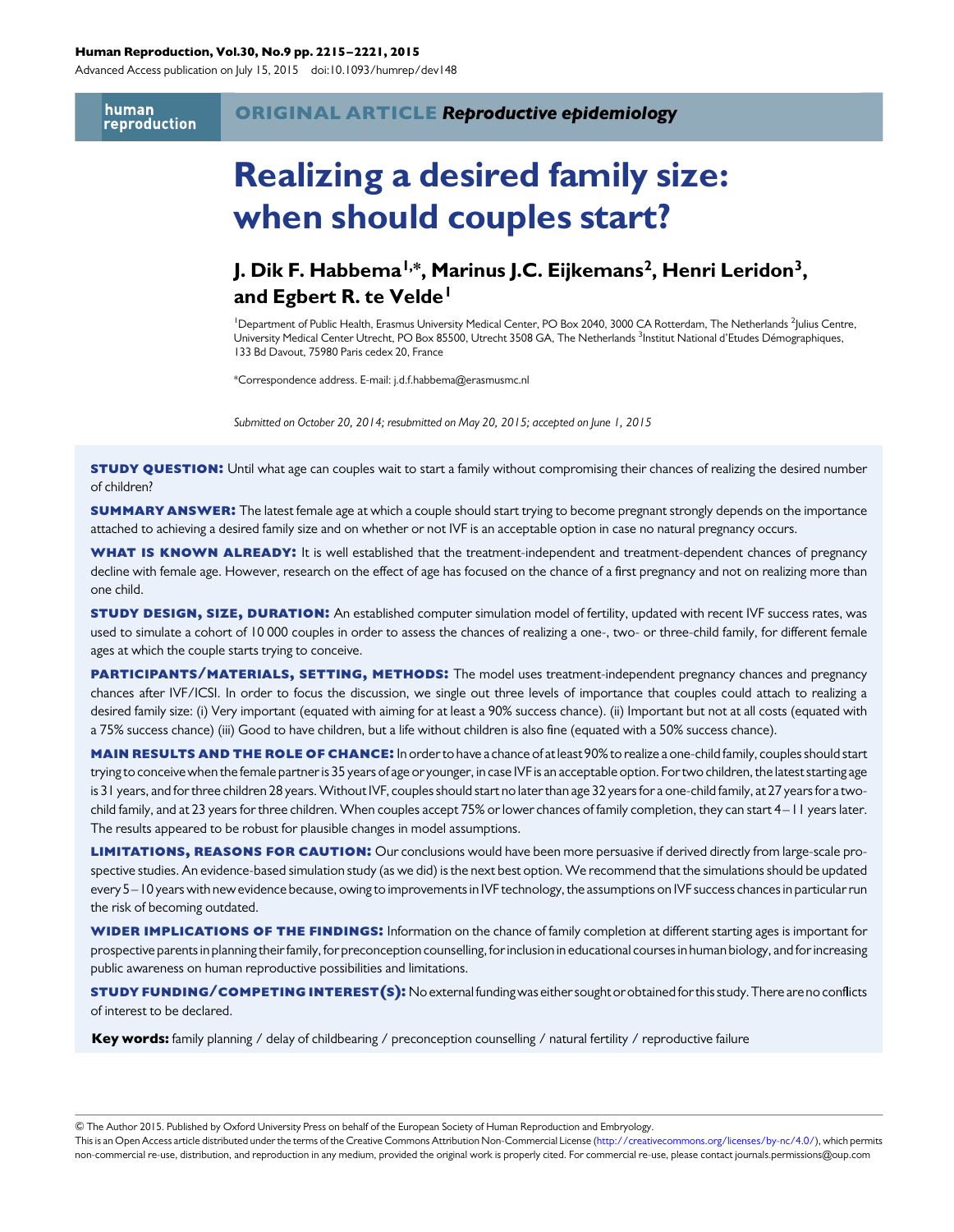### Introduction

Although voluntary childlessness has become an accepted way of life in modern western societies, most young people in Europe want to have two or more children, with an average of 2.2 [\(Testa, 2007](#page-6-0)). In a recent survey in the Netherlands, 13% of young adults aged 18-22 years did not yet know if they wanted to have children, 4% wanted no children, 18% wanted one child, 46% two children, 15% three children, and only 4% wanted four or more ([Kooiman and Stoeldraijer, 2015\)](#page-6-0). During the life course there is often adjustment to a lower number of children or to a 'no-child family' ([Testa, 2007;](#page-6-0) [Liefbroer, 2009](#page-6-0)). The mean difference between the intended and realized family size, also called fertility gap, was estimated to be 0.35 children per woman in the European Union (EU) in 2006, varying from 0.28 in Germany and Austria to 0.71 in Finland [\(Sobotka and Lutz, 2010\)](#page-6-0). The fertility gap is related to personal or socioeconomic factors which delay the start of childbearing, for example not having met a suitable partner, broken relationships, financial constraints, and competing educational, professional or personal ambitions [\(Mills](#page-6-0) et al.[, 2011\)](#page-6-0). Consequently, many couples experience a tension between the desire to have children and reasons to delay childbearing.

In this paper we will focus on the impact of biological barriers on realizing an envisioned family. From a biological point of view, the optimal period for a woman to have children is between ages 18 and 30 years. Thereafter, the ability to conceive and have children declines progressively [\(Bongaarts, 1975;](#page-5-0) [Wood, 1989\)](#page-6-0) because of depletion and ageing of the pool of oocy[te](#page-6-0)s stored in the ovaries during the fetal period (te [Velde and Pearson, 2002\)](#page-6-0). The advent of reliable methods of contraception in the 1960s enabled women to postpone childbearing, to prevent the birth of not yet wanted children, and to plan the start of building a family [\(Goldin, 2006](#page-5-0)). As a result, since 1970 the mean age at first childbirth has increased by 4-5 years in most EU countries, and the proportion of women having their first child above 30 years of age increased from  $\sim$ 8% to  $\sim$ 40% (Lutz et al.[, 2003\)](#page-6-0). Trying to have a first baby later inevitably implies that the proportion of couples who failed in doing so has also increased ([te Velde](#page-6-0) et al., 2012). Furthermore, for those couples that do succeed in having a first child, some will fail to have a second one.

The aim of the present paper is to provide evidence-based information for prospective parents about the timing of their first pregnancy, in order to have a sufficiently high chance to realize their desired family size.

### Materials and Methods

We simulate a cohort of couples trying for their first child, and follow them over time. Some couples may already be infertile—i.e. unable to have a live birth—at a very young age, but usually infertility occurs later ([Menken](#page-6-0) et al.[, 1986;](#page-6-0) [Eijkemans](#page-5-0) et al., 2014). To simulate the age-related decline in fertility in the cohort, we used the micro-simulation model developed by [Leridon \(2004\),](#page-6-0) which is based on a large set of age-dependent data on monthly pregnancy chances in natural non-contraceptive populations collected by [Henry \(1965\)](#page-6-0) and [Leridon \(1977\)](#page-6-0). The model accounts for three age-dependent variables that together determine the chance of having a live birth: the monthly chance of conception (fecundability), the chance of pregnancy loss after conception, and the chance of having reached the stage of permanent sterility when conception can no longer occur. For the chance of the age-dependent pregnancy loss after a conception, data from contemporary populations were used as such data were not available in data from natural fertility populations. For a further description of the

model and the use of historical and contemporary populations see [Leridon](#page-6-0) [\(2004\)](#page-6-0) (pp. 1550-1551 and references therein). The model assumes an average natural per cycle conception rate (fecundability) of 23% between age 20 and 30 years, which is in line with data of contemporary populations (see discussion in [Eijkemans](#page-5-0) et al., 2014). The chance of achieving a second pregnancy is related to the chance of a first pregnancy because each couple is allocated a specific initial fecundability. Fecundability decreases as age increases but a lower initial fecundability implies a lower fecundability at any age [\(Leridon, 2004\)](#page-6-0). The fetal loss rate of the model is 12% at age 20 years, 13% at age 25 years, 15% at age 30 years, 18% at age 35 years, 25% at age 40 years and almost 35% at age 45 years. The age-dependent chance of sterility of the model is 1% at age 25 years, increasing to 2% at age 30 years, 5% at age 35 years, 17% at age 40 years and 55% at age 45 years.

The model also has an IVF treatment option (see [Habbema](#page-5-0) et al., 2009). As ICSI is a variant of IVF, we will use the term IVF for both. The model uses IVF success rates and their dependence on the age of the woman, the duration of trying, whether the couple already has a child or not, and on the rank number of the treatment cycle, according to [Lintsen](#page-6-0) et al. (2007). As [Lintsen](#page-6-0) et al. [\(2007\)](#page-6-0) uses data from 2003, all success rates have been updated to the 2013 IVF results in The Netherlands, which had, for example, a first cycle success rate including frozen embryo results, of 29.5% at age 35 years (compared with 23.5% in 2003), and a twin pregnancy rate of 5.1% (compared with 22.7% in 2003, and 1% in natural pregnancies). The age-dependent first cycle IVF success rates are 32% at age 25 years, 35% at age 30 years, 30% at age 35 years, 15% at age 40 years and 5% at age 45 years. ([http://www.nvog.nl//](http://www.nvog.nl//Sites/Files/0000004040_Landelijke%20IVF%20cijfers%201996-2013.pdf) [Sites/Files/0000004040\\_Landelijke%20IVF%20cijfers%201996-2013.pdf](http://www.nvog.nl//Sites/Files/0000004040_Landelijke%20IVF%20cijfers%201996-2013.pdf)).

The model further assumes that a diagnostic work-up is being performed in all couples who failed to become pregnant within 1 year.Couples whose diagnostic results indicate that they have (almost) no chance to succeed when trying for longer (e.g. tubal infertility), and couples of which the woman is 38 years or older, will immediately have IVF treatment, consisting of a course of three IVF cycles with 4-month intervals [\(Habbema](#page-5-0) et al., 2009). The couples of which the woman is not yet 38 years old will continue trying for a natural pregnancy. If pregnancy fails to occur, IVF is applied after 2 years if the woman is 33 years or younger (no pregnancy during 3 years since start) and after 1 year if she is between 33 and 38 (no pregnancy during 2 years). We further assume that couples will wait an average of 15 months after the birth of a child before trying for the next pregnancy, and that couples whose first child was conceived by IVF will again have IVF, starting immediately after these 15 months.

The simulation run size is 10 000 couples, which is sufficiently large for obtaining precise model results.

We calculate the chance that a couple succeeds in completing a one-, twoand three-child family, depending on the age of the women at the start of building a family. We derive the maximum age at which the couple should start in order to have a sufficiently high chance to realize the intended family size ('maximum starting age').

What constitutes a sufficiently high chance level will depend on the strength of the desire of the couple to have children. In order to focus the discussion, we single out three chance levels. At the highest level, the couple wants at least a 90% chance of family completion. Having children is extremely important for these couples; they are inclined to do virtually anything to realize this ambition. The second level of 75% corresponds to couples who would like to have children but not at all costs. For example, for them the burden—financially or physically—and risks of IVF may not be acceptable. At the third level of 50%, children are welcome, but a life without children has also advantages and is considered to be equally valuable. To supplement the discussion on the couples with a 90, 75 or 50% chance level, we present graphs from which family completion chances can be read off for every possible starting age.

The probability of realizing a family can be increased by applying IVF in case a naturally achieved pregnancy does not occur within the period specified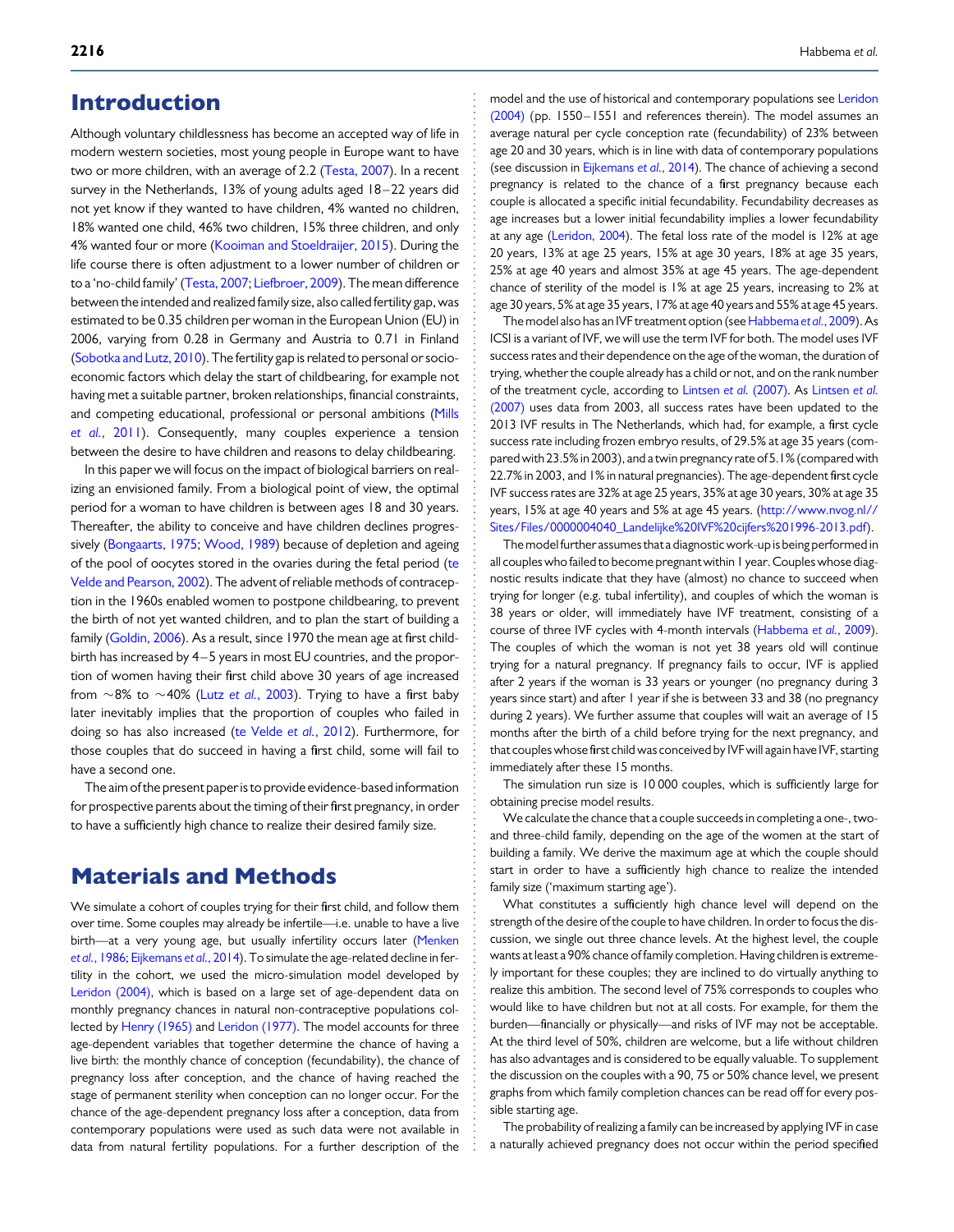<span id="page-2-0"></span>above. Because not all couples are willing to use IVF, we calculate the chance of family completion both with and without the use of IVF treatment.

The robustness of our results under other assumptions with regard to pregnancy chances, sterility rates, IVF results, other treatments, discontinuation of IVF treatment, and differential importance attached to first and later children is explored in a series of sensitivity analyses (SA):

#### SA1 (pregnancy chances)

Pregnancy chances are assumed 20% higher and lower than the baseline value of 23%: 18 and 28%.

#### SA2 (sterility)

Alternative sterility rates are used, based on the results of [Eijkemans](#page-5-0) et al. [\(2014\),](#page-5-0) with rates of 3, 6, and 9% at ages 25 years, 30 years and 35 years respectively instead of the 1, 2 and 5% in the baseline model at these ages.

#### SA3 (IVF results)

Higher per cycle IVF success rates are assumed, for exploring the impact of further improvement of IVF. The baseline per cycle success rate of 29.5% is increased with 25% (relative) to a value of 37%.

#### SA4 (other treatments)

Other treatments may be applied before IVF, especially intrauterine insemination (IUI). Bensdorp and coauthors recently showed that IUI is a successful first-line treatment [\(Bensdorp](#page-5-0) et al., 2015). However, reliable data comparing the female age-dependent success rates of IUI with the female agedependent effect on the natural chance of conceiving are lacking. We explored the value of other treatments by arbitrarily assuming their added benefit to be equal to the success rate of an additional IVF cycle. Thus, in this SA four instead of three IVF cycles are applied.

#### SA5 (IVF discontinuation)

Even when couples intend to have three IVF cycles, many drop out before the third attempt, also in fully reimbursed programmes. A recent review concluded that 22% of couples discontinue from three consecutive cycles ([Brandes](#page-5-0) et al., 2009; [Gameiro](#page-5-0) et al., 2013). The possibility that couples discontinue IVF treatment is explored by simulating one or two IVF cycles instead of three.

#### SA6 (family size preferences)

Differential importance may be attached to first and later children. This is modelled by assuming that couples want a 90% probability for a first child, and 75 or 50% for a second child, or they want a 90% probability for two children, and 75 or 50% for a third child.

Technical details of the sensitivity analyses are presented in [Supplementary](http://humrep.oxfordjournals.org/lookup/suppl/doi:10.1093/humrep/dev148/-/DC1) [Data](http://humrep.oxfordjournals.org/lookup/suppl/doi:10.1093/humrep/dev148/-/DC1).

### **Results**

The maximum female age at which couples should start unprotected intercourse in order to realize a one-, two- or three-child family is shown in Table I. The starting age strongly depends on the desired success chance. The upper part of the table gives starting ages if IVF is not applied. Couples who would like to have two children and request a high 90% chance level of achieving this should start at female age 27 years at the latest. The 75%- and 50%-level couples can start considerably later, at age 34 years and 38 years, respectively. If a 90% level couple intends to use IVF, the start can be 4 years later, at age 31

Table I Maximum female age (years) at which couples should start building a 1-, 2- or 3-child family, for a 50, 75 and 90% chance of realizing the desired family size, with and without IVF.

| Chance of<br>realization | I-child<br>family | 2-child<br>family | 3-child<br>family |  |
|--------------------------|-------------------|-------------------|-------------------|--|
| <b>Without IVF</b>       |                   |                   |                   |  |
| 50%                      | 41                | 38                | 35                |  |
| 75%                      | 37                | 34                | 31                |  |
| 90%                      | 32                | 27                | 23                |  |
| With IVF                 |                   |                   |                   |  |
| 50%                      | 42                | 39                | 36                |  |
| 75%                      | 39                | 35                | 33                |  |
| 90%                      | 35                | 31                | 28                |  |



Figure I Relationship between the female age at which couples start building a family and the chance of realizing a family with one child, with and without use of IVF. The short lines above and below each point in the graph indicate the 95% confidence intervals.

years. The impact of IVF use on starting age is much lower for the 75%-level and the 50%-level couples. When the couple intends to have only one child, the starting age can be  $3-5$  years later than for a twochild family, while for three children the starting age should be 3 years earlier (see Table I).

In Figs  $1-3$ , the chances for completing a one-, two- and three-child family are given for all possible starting ages. For example, you can read from Fig. [2](#page-3-0) that a start age of 35 years will give a couple an 80% chance of realizing a two-child family when IVF is used, and a 70% chance when it is not used.

If robustness is defined as a difference of at most 1 year in earlier or later starting age compared with the baseline, most results of the SA with regard to pregnancy chances, sterility rates, IVF results, other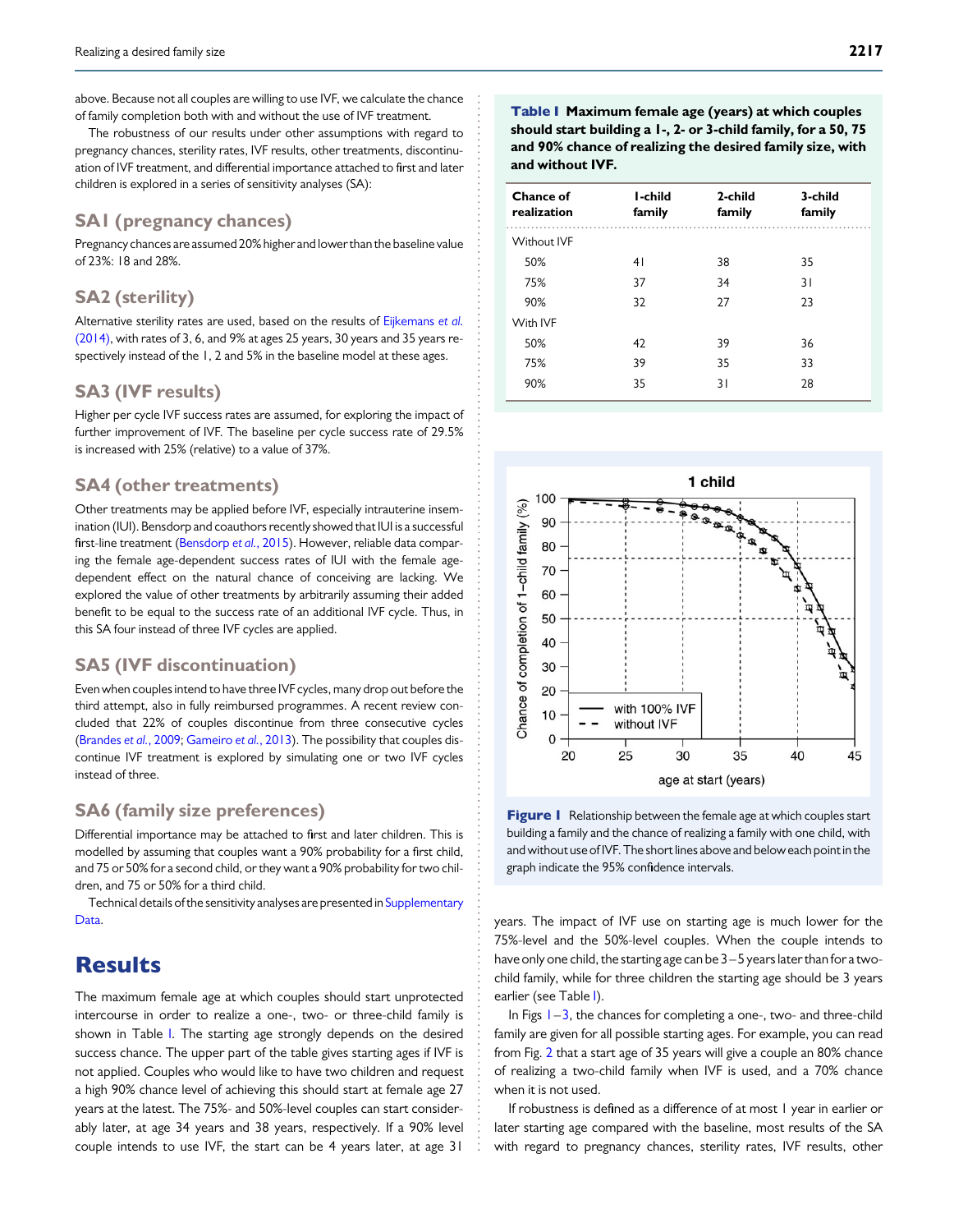<span id="page-3-0"></span>

Figure 2 Relationship between the female age at which couples start building a family and the chance of realizing a family with two children, with and without use of IVF. The short lines above and below each point in the graph indicate the 95% confidence intervals.



Figure 3 Relationship between the female age at which couples start building a family and the chance of realizing a family with three children, with and without use of IVF. The short lines above and below each point in the graph indicate the 95% confidence intervals.

treatments, and discontinuation of IVF treatment show robustness of the baseline results (see Table [II](#page-4-0)). There are three exceptions, all for couples wanting a 90% family completion chance. First, when high sterility rates at young ages are assumed (SA2), couples who reject IVF should start 3– 4 years earlier. Second, if IVF results improve (SA3) or additional treatment is applied (SA4), couples who want a two-child family can start 2 years later. Third, when only one IVF cycle is performed instead of three

(SA5), couples should start 2 or 3 years earlier if wanting a two- or threechild family, respectively. For SA6, which explores the consequences of attaching differential importance to first and later children, the baseline results in Table [I](#page-2-0) show that the starting age which is required for a high 90% chance of the first child(ren), is always sufficiently early to also satisfy the lower 75 or 50% chance levels for having one more child.

### **Discussion**

So far, studies about age-related fertility decline have focused on the delay of bearing of a first child. To our knowledge, this is the first time that the maximum female age for starting a family has been estimated. We focused on three values for the chance of family completion: 50, 75 and 90%. In addition, we provided graphs from which the latest starting age can be read off for any chance level. Couples who want a high (i.e. 90%) chance of having a two-child family may be surprised to find out that they have to start at age 31 years at the latest when accepting IVF, and as early as 27 years of age when they intend not to use IVF. For a three-child family, couples have to start 3 – 4 years earlier. On the other hand, the results may be reassuring for couples who are content with one child and do not wish a very high chance of success: They can start at age 37 years for a 75%- and at age 41 years for a 50% success chance.

The baseline results are, by and large, endorsed by the sensitivity analysis. The main exception is SA2 with higher sterility rates at young ages, based on the results of [Eijkemans](#page-5-0) et al. (2014). The sterility rates in the SA are corroborated by the  $3-5%$  primary infertility rates below age 30 years mentioned by [Menken](#page-6-0) et al. (1986) and [Greenhall and Vessey](#page-5-0) [\(1990\)](#page-5-0). On the other hand, a recent worldwide analysis of [Mascarenhas](#page-6-0) et al. [\(2012\)](#page-6-0) found a 2% primary infertility rate for ages 20–44 years, which is consistent with the low sterility rates used in the baseline.

The results on latest starting age assume that the couples start trying for the next pregnancy 15 months after the birth of a child. If a couple wants a different space after the birth of a child, the latest starting ages should be adapted accordingly. For example, for a period of 9 instead of 15 months, the latest starting age will be half a year later for a twochild family, and one year later for a three-child family.

There are many misunderstandings about the age-related fertility decline in women and the possible role of IVF in influencing this process. From fertility-awareness studies and population surveys, we know that most young people are too optimistic about their chances to conceive spontaneously after age 35 [\(Heffner, 2004;](#page-5-0) [Leridon, 2004;](#page-6-0) [Schmidt, 2010;](#page-6-0) [Daniluk and Koert, 2012;](#page-5-0) [Daly and Bewley, 2013;](#page-5-0) [Franklin, 2013](#page-5-0)). In contrast, others think that there is an age deadline of 40 years, above which women are too old to have children ([Billari](#page-5-0) et al.[, 2011](#page-5-0)) whereas, in fact, an average 40-year old woman still has a more than 50% chance to spontaneously conceive a live birth pregnancy ([Eijkemans](#page-5-0) et al., 2014). Also, supposedly due to the 'miracle' stories in the media about 60-year old women who became a mother after IVF, young people tend to overestimate the effectiveness of IVF [\(Maheshwari](#page-6-0) et al.[, 2008](#page-6-0); [Schmidt, 2010](#page-6-0); [Daniluk and Koert, 2012](#page-5-0)).

We focused on female age but realize that the age-related decline concerns couple fecundity, which includes the age of the male partner. However, the female contribution is far more important ([Minneau and](#page-6-0) [Trussell, 1982;](#page-6-0) [Menken](#page-6-0) et al., 1986) unless the male is much older, which is currently rather exceptional in western countries.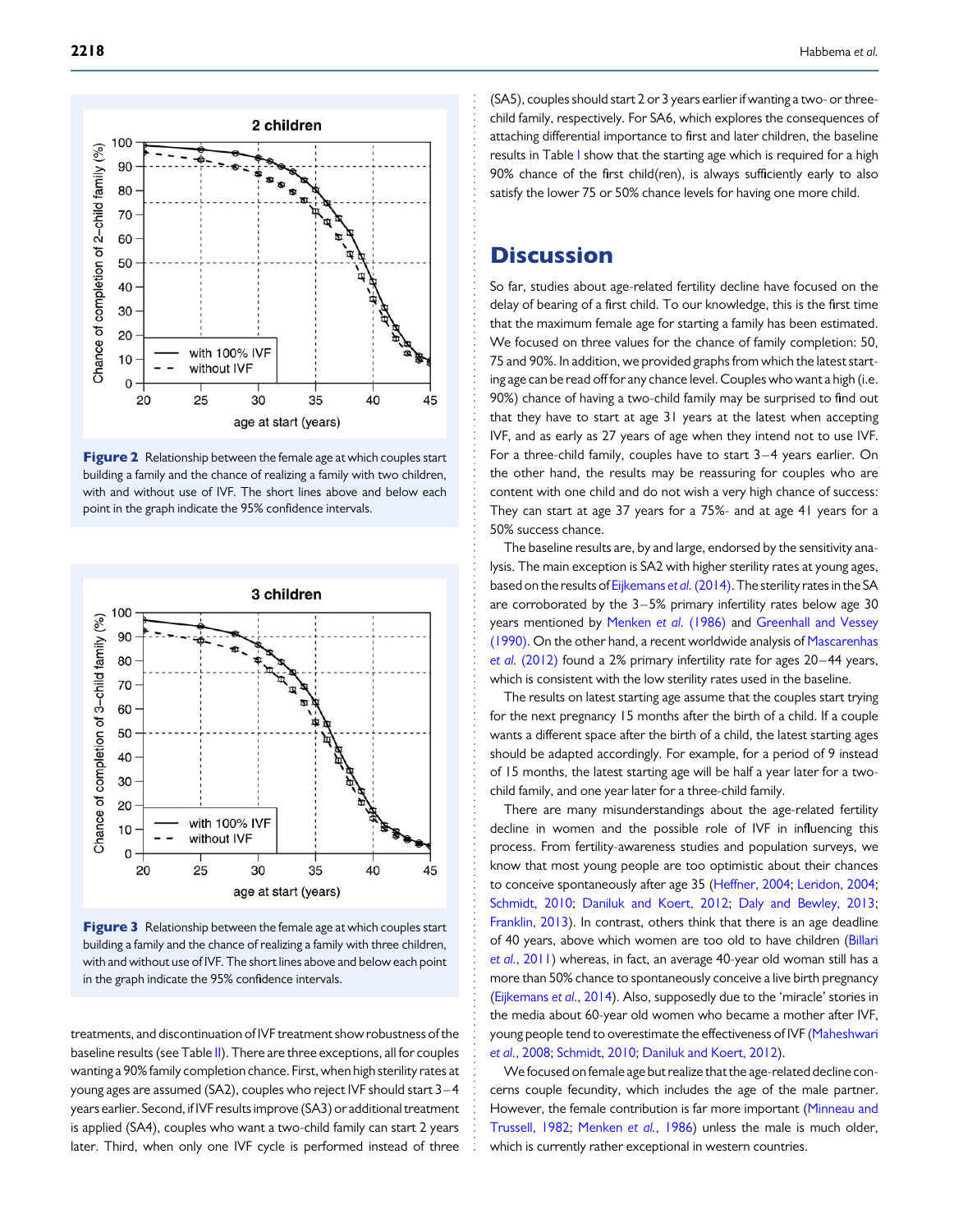| <b>Without IVF**</b>           |                 | I child<br>90% | I child<br>75%           | I child<br>50% | 2 child<br>90% | 2 child<br>75% | 2 child<br>50% | 3 child<br>90% | 3 child<br>75%    | 3 child<br>50%    |
|--------------------------------|-----------------|----------------|--------------------------|----------------|----------------|----------------|----------------|----------------|-------------------|-------------------|
| Pregn. Chance High*            | SAI             | $+1***$        | $+1$                     | 0              | $+1$           | 0              | 0              | $+1$           | $+1$              | $+1$              |
| Pregn. Chance Low              | SAI             | $-1$           | 0                        | $\mathbf{0}$   | $\Omega$       | $-1$           | $-1$           | $-1$           | $-1$              | $\mathbf{0}$      |
| <b>Sterility Rates High</b>    | SA <sub>2</sub> | $-3$           | 0                        | $-1$           | $-4$           | $-1$           | $-1$           | $-4$           | $\mathbf{0}$      | $\mathbf{0}$      |
| Baseline age                   |                 | 32             | 37                       | 41             | 27             | 34             | 38             | 23             | 31                | 35                |
| <b>With IVF</b>                |                 | I child<br>90% | I child<br>75%           | I child<br>50% | 2 child<br>90% | 2 child<br>75% | 2 child<br>50% | 3 child<br>90% | 3 child<br>75%    | 3 child<br>50%    |
| Pregn. Chance High             | $SAI + I$       |                | 0                        | 0              | $+1$           | $+1$           | 0              | $+1$           | $\mathbf 0$       | $\mathbf 0$       |
| Pregn. Chance Low              | SAI 0           |                | 0                        | $\Omega$       | 0              | $\mathbf{0}$   | - 1            | $-1$           | $\qquad \qquad -$ | $\qquad \qquad -$ |
| <b>Sterility Rates High</b>    | S A2 0          |                | $\Omega$                 | $-1$           | $-1$           | $\Omega$       | $-1$           | $-1$           | $-1$              | $-1$              |
| <b>IVF Results</b><br>Improved | SA3             | $+1$           | 0                        | $\Omega$       | $+2$           | $+1$           | 0              | $+1$           | $\mathbf 0$       | $\Omega$          |
| <b>Other Treatments</b>        | $SA4 + I$       |                | 0                        | $\Omega$       | $+2$           | $+1$           | 0              | $+1$           | $\Omega$          | $\Omega$          |
| IVF I cycle                    | SA5             | $-1$           | $\overline{\phantom{0}}$ | $-$            | $-2$           | $-1$           | - 1            | $-3$           | $-2$              |                   |
| IVF 2 cycles                   | SA5 0           |                |                          | 0              | - 1            | $\mathbf{0}$   | $-1$           | - 1            | $\qquad \qquad -$ | 0                 |

<span id="page-4-0"></span>Table II Results of the sensitivity analysis (SA). Impact of changes in assumptions on the latest starting age (years) for realizing a one-, two- or three-child family with a 90,75 or 50% chance of success.

\*Pregn.Chance: chance of pregnancy.

\*\*SA3, SA4 and SA5 only affect starting ages with IVF.

\*\*\*Positive numbers indicate the number of years that couples can start later than under baseline assumptions, and negative numbers the number of years that couples should start earlier.

Baseline age 35 39 42 31 35 39 28 33 36

From a reproductive perspective, single women and lesbians may need a male donor to have a child. Although most donors have normal sperm, the success chances are probably not higher compared with other couples when using donor insemination with cryopreserved and thawed sperm procedures, which decrease sperm quality. We therefore think that these couples can also use the results presented in Table [I](#page-2-0).

Couples who are highly motivated to conceive and are well informed of the best period within a cycle to conceive can sometimes reach higher fecundabilities than the 0.23 used in the baseline: see Wang et al. [\(2003\)](#page-6-0) who studied newly married and highly motivated Chinese couples. It might thus be wise to discuss with couples facing fertility problems if they can improve their chances of conceiving by better timing of intercourse.

The data in Table [I](#page-2-0) show that the eventual use of IVF has the greatest impact on starting ages for the couples wishing a 90% chance of conceiving. This is fortunate because it means that the most motivated couples, who will usually readily accept the burden and risks of IVF, will profit most. The impact of IVF on starting age should not be confused with the effectiveness of IVF in terms of an increase in chance of success. The increase in the chance of realizing a two-child family by using IVF is considerable (6 –8%) for starting ages between 30 and 40, but decreases outside this range because of the high natural pregnancy chances under age 30 and because of decreasing IVF success rates over age 40. At older ages, both natural and IVF pregnancy chances deteriorate rapidly, and IVF will therefore influence high maximum starting ages only slightly.At young ages, pregnancy chances deteriorate very gradually, and the small extra chance provided by IVF will therefore increase the maximum starting ages by several years. Altogether, the impact of IVF on starting age is

real but limited. This may be a disappointment for couples who mistakenly think that IVF is a panacea in case a natural pregnancy fails to occur [\(Maheshwari et al](#page-6-0)., 2008).

Our results confirm that IVF with fresh oocytes from the patient has limited effectiveness in counteracting the age-related decline of fertility [\(Leridon, 2004](#page-6-0)). New techniques have emerged to address this problem. Oocyte donation is already widely used for women above 40 years of age and is quite effective if the oocytes come from young donors. As we had no reliable data on the use of donor oocytes we did not include this in our analyses, and because donor oocytes are not available in most countries or are very costly. The other techniques—freezing of embryos or oocytes—are still more or less experimental but may evolve rapidly.

The results in Table [I](#page-2-0) and Fig. [1](#page-2-0) assume either no IVF use at all, or a full treatment of three cycles. Thus, in order to use these results for family planning, young couples should already be rather certain that they will fully accept IVF, or not, many years later. This is not realistic, because the burden of IVF is often underestimated beforehand. Recent studies found that a majority of couples with an indication for IVF will not make use of it ([te Velde](#page-6-0) et al. 2012; [Duron](#page-5-0) et al. 2013). Moreover, many women who started IVF do not complete the full treatment, includ-ing in countries where IVF is reimbursed [\(Brandes](#page-5-0) et al. 2009; [ESHRE](#page-5-0) [Capri Workshop Group 2010\)](#page-5-0). One possibility for the couple is to play safe and use the younger starting ages without IVF. Or they could choose an intermediate value between the maximum starting ages with and without IVF, using the results in Table II of the sensitivity analysis on incomplete IVF use (SA5).

Our study addresses the question of the appropriate age for starting a family.When couples change their mind about the use of IVF, the number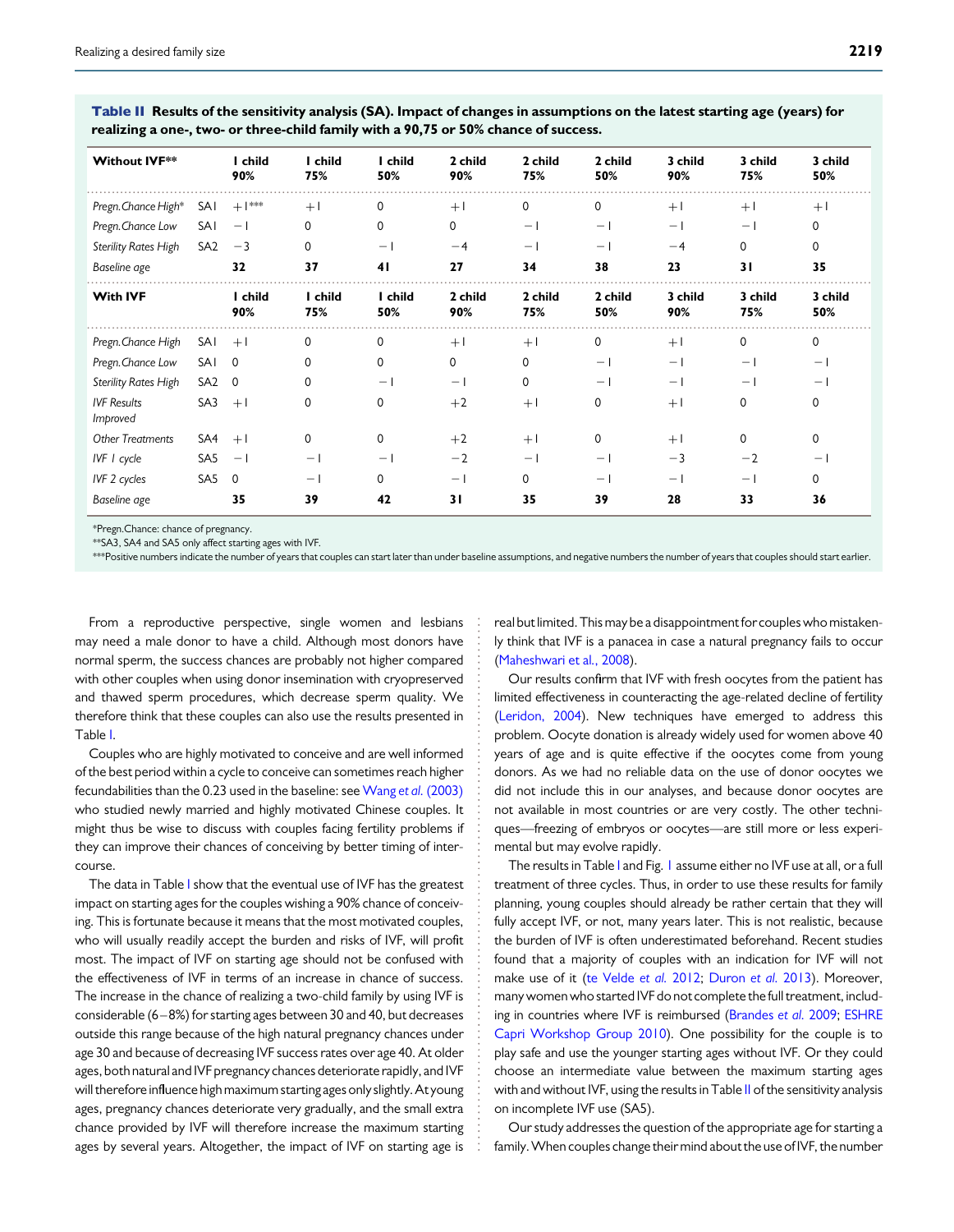<span id="page-5-0"></span>of children, or the importance they attach to realizing the desired family size after they have started, the results of this paper can usually not be applied anymore. Another limitation is that the calculations are based on population data, and therefore apply to couples for which age is the only known fertility-related attribute. This is usually the case when couples start building a family, but not after a fertility investigation has been performed. A more informed prognosis of natural conception is now possible, by taking the results of the fertility investigation into account. The prognosis can vary between no chance at all, when a twosided tubal blockage or azoospermia has been found, and good pregnancy prospects when all components of the fertility investigation are normal and the woman is relatively young. The chances of a natural pregnancy can be read off from prediction rules for natural pregnancy [\(Hunault](#page-6-0) et al., 2004) and for pregnancy after IVF from prediction rules for IVF success rates [\(Templeton](#page-6-0) et al., 1996; [Lintsen](#page-6-0) et al., 2007; [Nelson and Lawlor, 2011;](#page-6-0) and a review by [Leushuis](#page-6-0) et al., 2009).

Our conclusions would have been more persuasive if derived directly from large-scale studies in which prospective parents were grouped according to motivation, intended family size and acceptance of IVF, and subsequently followed for many years. Due to logistic and financial constraints, such studies cannot easily be undertaken. A simulation study with assumptions based on the best scientific data, as performed in the present study, is the next best option, and perfectly feasible. In order to be based on the best evidence in the future, we recommend that the calculations and results in this paper should be updated every 5–10 years, taking new primary data into account. In particular, the assumptions on IVF success chances run the risk of becoming outdated.

The strength of our study is that it translates knowledge about human fecundity and effectiveness of IVF into the operational concept of 'chance of family completion' at different starting ages, which is crucial for prospective parents in planning their family. Such information is not yet available. Knowledge about when to start trying to become pregnant is important in preconception counselling, which is increasingly used. If couples would like to wait some time with having children, they have to become aware about how motivated they are to have children, what is their envisioned family size and whether or not they will accept IVF in case natural conception fails. Furthermore, our results can be included in educational courses on human biology, and may help to increase public awareness on human reproductive possibilities and limitations.

In conclusion, the maximum female age at which couples should start a family can be estimated, and depends on the intended family size, the desired chance of realizing the family, and the attitude towards the use of IVF. Information on maximum starting age may be relevant for many couples and can be integrated into counselling and education activities.

### Supplementary data

[Supplementary data are available athttp://humrep.oxfordjournals.org/.](http://humrep.oxfordjournals.org/lookup/suppl/doi:10.1093/humrep/dev148/-/DC1)

### Authors' roles

J.D.F.H. and E.R.t.V. conceived the idea of the study and its design, M.J.C.E. is responsible for the methodology and performed the analyses, and H.L. developed the original simulation model (adapted by M.J.C.E.) and contributed significantly to the interpretation of the results. J.D.F.H. wrote the manuscript. All authors gave detailed comments on all versions, contributed intellectually to the final version of the manuscript, and approved the final version.

## Funding

No external funding was either sought or obtained for this study.

### Conflict of interest

None declared.

### References

- Bensdorp AJ, Tjon-Kon-Fat RI, Bossuyt PWM, Koks CAM, Oosterhuis GJE, Hoek A, Hompes PGA, Broekmans FJM, Verhoeve HR, de Bruin JP et al. Prevention of multiple pregnancies in couples with unexplained infertility or mild male infertility: a randomized controlled trial of IVF with Single Embryo Transfer or IVF in a modified natural cycle compared with Intra Uterine Insemination and Controlled Ovarian Hyperstimulation. BMJ 2015;350:g771. doi:io. 1136/bmj.g 7771.
- Billari FC, Goisis A, Liefbroer AC, Settersten RA, Aassve A, Hagestad G, Spéder Z. Social age deadlines for the childbearing of women and men. Hum Reprod 2011; 26:616-622.
- Bongaarts J. A method for the estimation of fecundability. Demography 1975;  $12:645 - 660.$
- Brandes M, van der Steen JO, Bokdam SB, Hamilton CJ, de Bruin JP, Nelen WL, Kremer JA. When and why do subfertile couples discontinue their fertility care? A longitudinal cohort study in a secondary care subfertility population. Hum Reprod 2009;24:3127-3135.
- Daly I, Bewley S. Reproductive ageing and conflicting clocks: King Midas' touch. Reprod Biomed Online 2013;27:722 – 732.
- Daniluk JC, Koert E. Childless Canadian men's and women's childbearing intentions, attitudes towards and willingness to use assisted human reproduction. Hum Reprod 2012;27:2405 – 2412.
- Duron S, Slama R, Ducot B, Bohet A, Sorensen DN, Keiding N, Moreau C, Bouyer J. Cumulative incidence rate of medical consultation for fecundity problems—analysis of a prevalent cohort using competing risks. Hum Reprod 2013;28:2872 – 2879.
- Eijkemans MJ, van Poppel F, Habbema JDF, Smith KR, Leridon H, te Velde ER. Too old to have children? Lessons from natural fertility populations. Hum Reprod 2014;29:1304 – 1312.
- ESHRE Capri Workshop Group. Europe the continent with the lowest fertility. Hum Reprod Update 2010; 16:590-602.
- Franklin S. Conception through a looking glass: the paradox of IVF. Reprod Biomed Online 2013;27:747 – 755.
- Gameiro S, Verhaak CM, Kremer JAM, Boivin J. Why we should talk about compliance with assisted reproductive technologies (ART): a systematic review and meta-analysis of ART compliance rates. Hum Reprod Update 2013;19:124 – 135.
- Goldin C. The quiet revolution that transformed women's employment, education, and family. Am Econ Rev 2006;96:1-21.
- Greenhall E, Vessey M. The prevalence of subfertility: a review of the current confusion and a report of two new studies. Fertil Steril 1990; 54:978 – 983.
- Habbema JD, Eijkemans MJ, Nargund G, Beets G, Leridon H, te Velde ER. The effect of in vitro fertilization on birth rates in western countries. Hum Reprod 2009;24:1414-1419.
- Heffner LJ. Advanced maternal age—how old is too old? N Engl J Med. 2004; 351:1927– 1929.